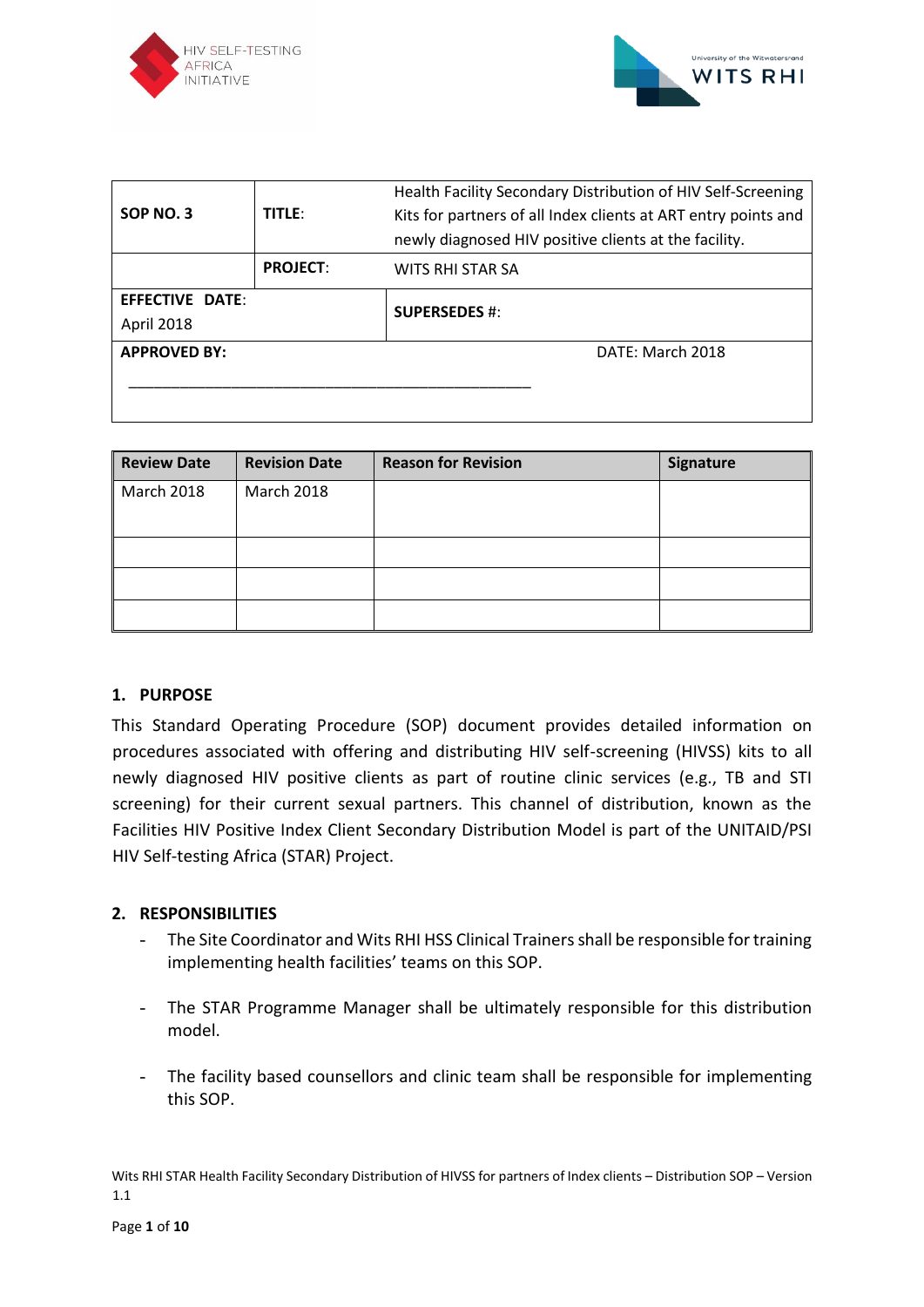



- The Site Coordinator, Field Worker and STAR Logistics Officer in collaboration with the clinic team will be responsible for stock management and data process flow.

## **3. DETAILED PROCEDURES**

The HIV self-screening kits used in this study will be the *OraQuick HIV SELF-TEST,* oral fluid test*.* The health care facilities implementing Secondary HIVSS kits for partner use are located in Region F in Johannesburg, Gauteng Province and Dr. KK district in the North West Province.

## **4.1 Offer of HIV self-screening**

The following clients will be offered HIVSS:

• All confirmed HIV-positive clients will be offered HIVSS kits to take and offer to their current sexual partner up to a maximum of four HIVSS kits.

## **4.2 Preparation for facilities distribution model:**

- **i)** HIVSS take home kits:
	- Pre-packed kits in disposable bags with:
		- o HIVSS positive referral card for clinic including contact number of clinic nurse and Counsellor
		- o Referral information sheet specific to the distribution clinic
- **ii)** IEC materials:
	- Guide to offering HIVSS to partner
	- FAQs

#### **4.3 HIVSS in Facilities algorithm**

The diagram in Appendix 1 sets out the process flow algorithm which is more fully described below.

4.3.1 Offer of HIVSS kits for partners

• As part of post-test counselling, all newly diagnosed HIV positive clients will be offered HIVSS kits to take for their current sexual partners to improve partner notification and index testing services.

#### 4.3.2 Eligibility assessment

HIVSS kits are offered to all clients who are HIV positive for their partners except if:

- No current sexual partner
	- o "*Do you have a partner whom you would like to offer an HIV self-screening kit*?"
- If there is a high risk of violence/harm Assess the woman's safety: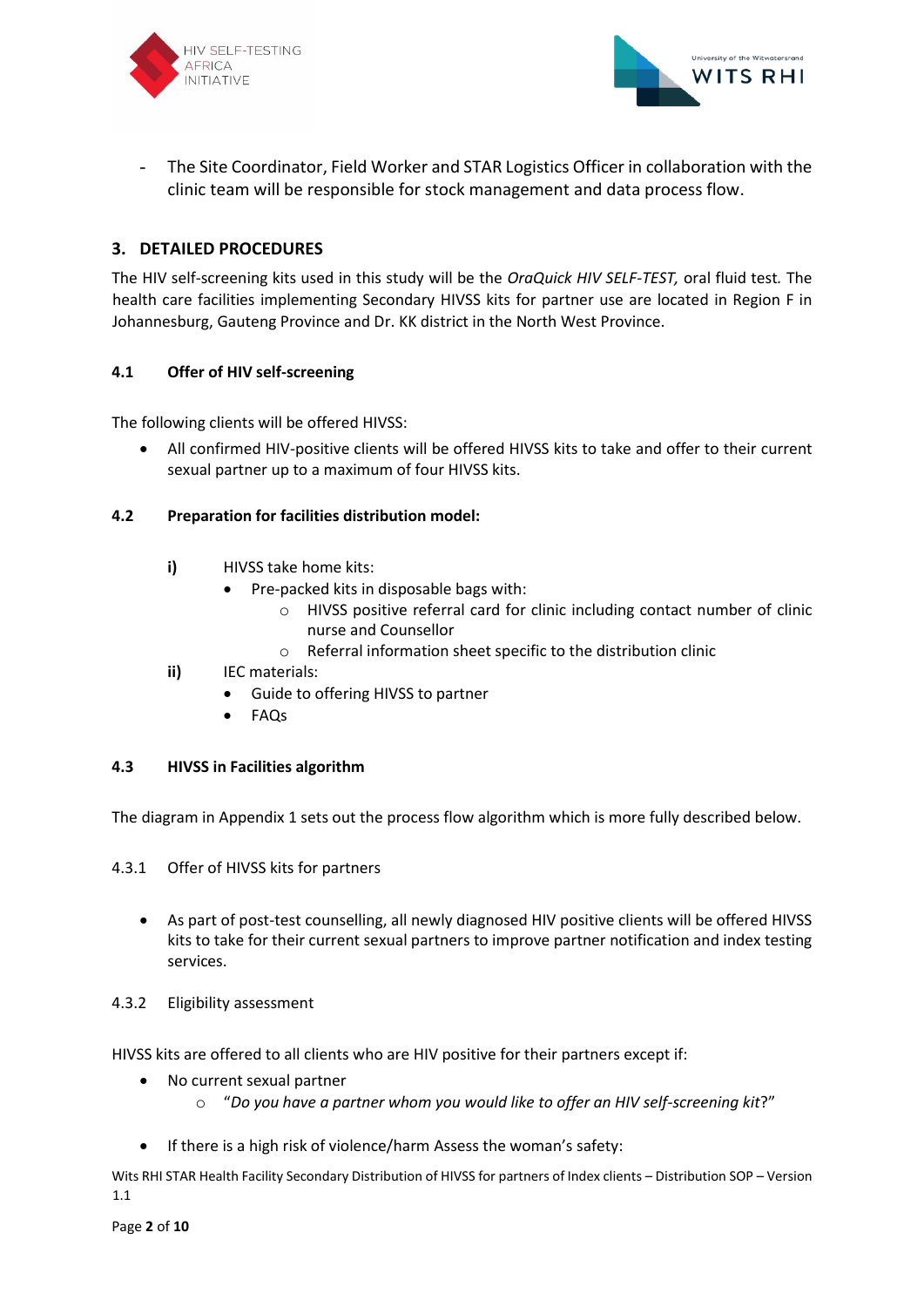



- o "*How do you think your partner would react if you offered them an HIV test at home*?"
- o "*Do you think that you could be unsafe if your partner tests positive at home*?"

\*\* If the client says that the partner may react violently, the counsellor may recommend discussing HIV testing with their partner another time or through other means.

- Partner is a known positive.
- 4.3.3 Completion of DCF
	- Where the client accepts the offer and is eligible, the counsellor will complete the Partner only HIVSS distribution DCF (See Appendix 2)

## 4.3.4 Demonstration

- The counsellor will demonstrate for the client how the HIVSS is done.
- The counsellor will also provide the client with the frequently asked questions (FAQ) leaflet and advise that the client's partner can watch a demonstration video on www.selfscreening.org.za or carefully follow the IFU in the HIVSS kit.
- The counsellor will inform the client that their partner can access confirmatory testing at any of the sites on the referral information sheet
- The counsellor will also inform the client that both the clinic and counsellor's contact details are on the referral card for support on partner self-testing at home.

## 4.3.5 Issue HIVSS kits

• The counsellor will issue the client with 1-4 HIVSS kits depending on their number of current sexual partners.

## **4.4 After distribution of HIVSS kits for partners:**

- At the end of each week, all Partner only HIVSS distribution DCFs will be given by Field Worker to the STAR Site Coordinator for further processing.
- For further details on handling of DCFs see associated SOP 3.1 managing HIVSS stock and data collection system.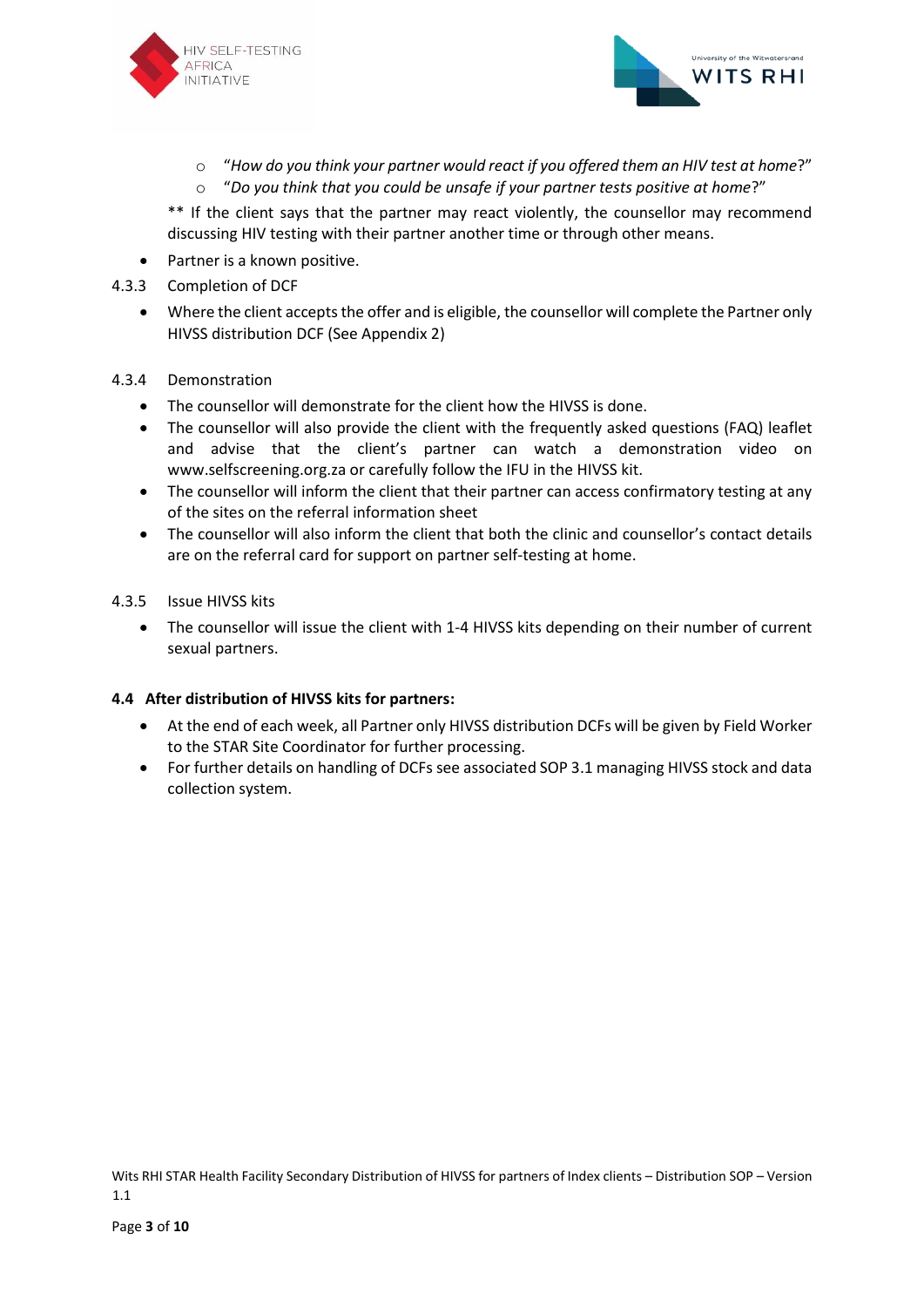



## **APPENDIX 1– Facilities HIV Positive index Secondary Distribution Model**



Wits RHI STAR Health Facility Secondary Distribution of HIVSS for partners of Index clients – Distribution SOP – Version 1.1

Page **4** of **10**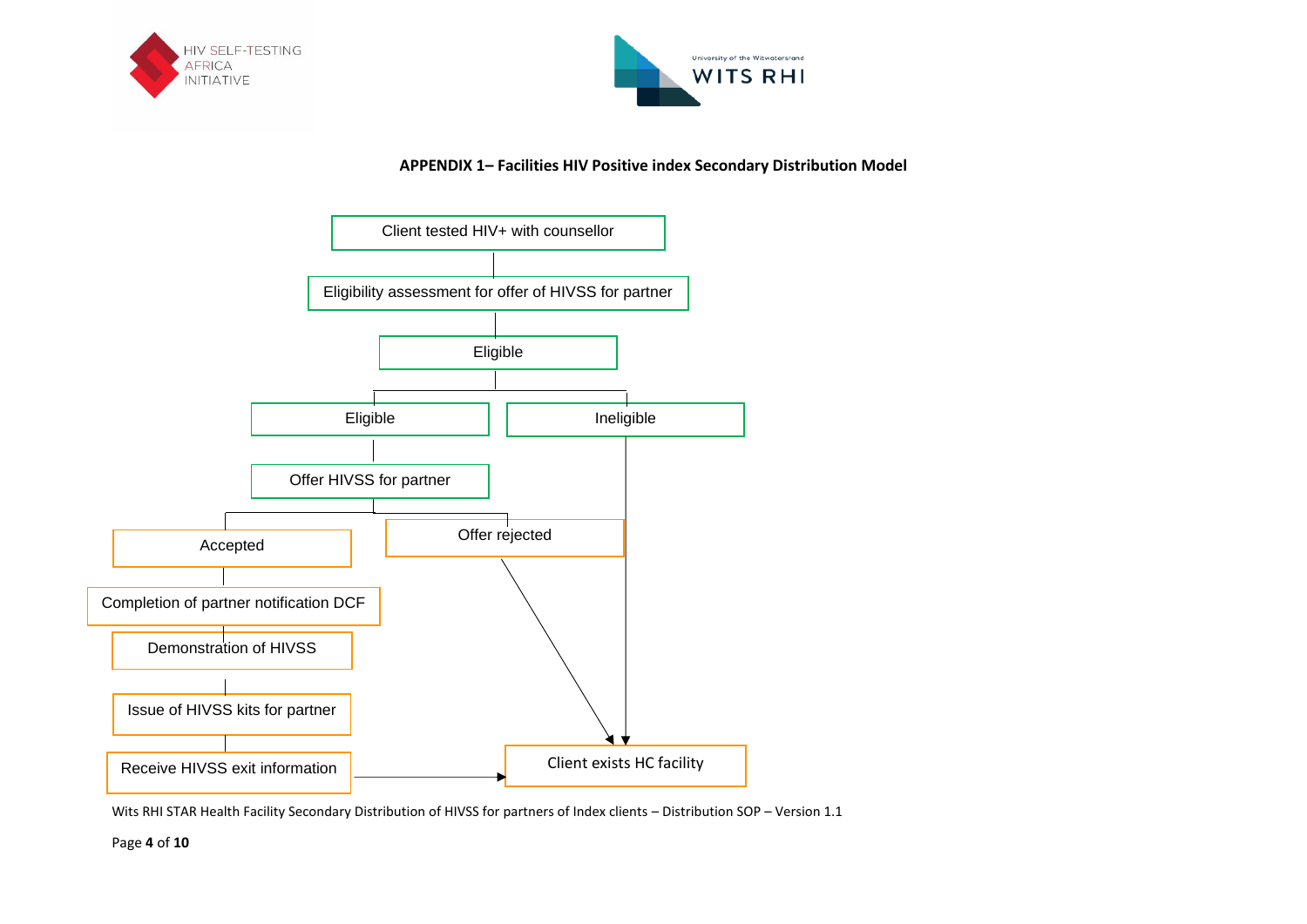



## **APPENDIX 2 – Partner only HIVSS DCF**

|                            | Partner only HIVSS distribution            |                                                                                                                                                                                                   |
|----------------------------|--------------------------------------------|---------------------------------------------------------------------------------------------------------------------------------------------------------------------------------------------------|
| Distribution channel       |                                            | 2 Facility<br>3 Workplace<br>1 Community<br>OR<br>OR                                                                                                                                              |
| Distribution channel type: |                                            | 1A Fixed Point<br>TB<br>3A Farm<br>2Α<br>2B FP<br>1B Integrated mobile<br>Factory<br>3B<br>1C Other:<br>2C STI<br>3C Construction<br>2D OPD<br>3D Security<br>2E Other:<br>3E Mining<br>3F Other: |
|                            | Name of Health Facility/Distribution site: |                                                                                                                                                                                                   |
|                            | Distributor name:                          |                                                                                                                                                                                                   |
| Date:                      |                                            | Y<br>Υ<br>Y<br>D<br>M<br>M<br>Y<br>D                                                                                                                                                              |
|                            | Gender:                                    | 2 Female<br>1 Male<br>3 Transgender                                                                                                                                                               |
|                            | Age:                                       | M M Y<br>OR<br>Date of birth:<br> D <br>I٢<br>years<br>Y<br>Y<br>D                                                                                                                                |
|                            | When was the last time you tested for HIV? | $1 0-3$ mnths<br>$2$ 3-12 mnths<br>3 More than 12 mnths<br>4 Never tested                                                                                                                         |
| Primary information        | HIV self-test demonstration:               | 2 No<br>1 Yes                                                                                                                                                                                     |
|                            | HIV status                                 | 2 Neg<br>3 Unknown<br>1 Pos                                                                                                                                                                       |
|                            | If HIV positive: Primary Name:             |                                                                                                                                                                                                   |
|                            | Primary Surname                            |                                                                                                                                                                                                   |
|                            | Contact details:                           |                                                                                                                                                                                                   |
|                            | # HIV self-screen kits given for partner/s | $1$ One<br>2 Two<br>3 Three<br>4 Four                                                                                                                                                             |
|                            | Partner 1                                  |                                                                                                                                                                                                   |
|                            | Gender of partner:                         | 1 Male<br>$2$ Female<br>3 Transgender                                                                                                                                                             |
|                            | Age of partner:                            | OR<br>Date of birth:<br> D <br><b>D</b><br>M<br>M<br>IY<br>Y<br>I٢<br>Y<br>years                                                                                                                  |
|                            | Partner 2                                  |                                                                                                                                                                                                   |
|                            | Gender of partner:                         | 2 Female<br>3 Transgender<br>1 Male                                                                                                                                                               |
|                            | Age of partner:                            | M M Y<br>Date of birth:<br><b>D</b><br>OR<br>ID.<br>Y<br>years<br>I٢                                                                                                                              |
| Partner Information        | Partner 3                                  |                                                                                                                                                                                                   |
|                            | Gender of partner:                         | 2 Female<br>3 Transgender<br>1 Male                                                                                                                                                               |
|                            | Age of partner:                            | years<br>$D$ $D$<br>M M Y<br>OR<br>Date of birth:<br>Y<br>Y<br>Y                                                                                                                                  |
|                            | Partner 4                                  |                                                                                                                                                                                                   |
|                            | Gender of partner:                         | 1 Male<br>2 Female<br>3 Transgender                                                                                                                                                               |
|                            | Age of partner:                            | years<br>Date of birth:<br>D<br>$\overline{D}$<br>M M Y<br>Y<br>Y<br>Y<br>OR                                                                                                                      |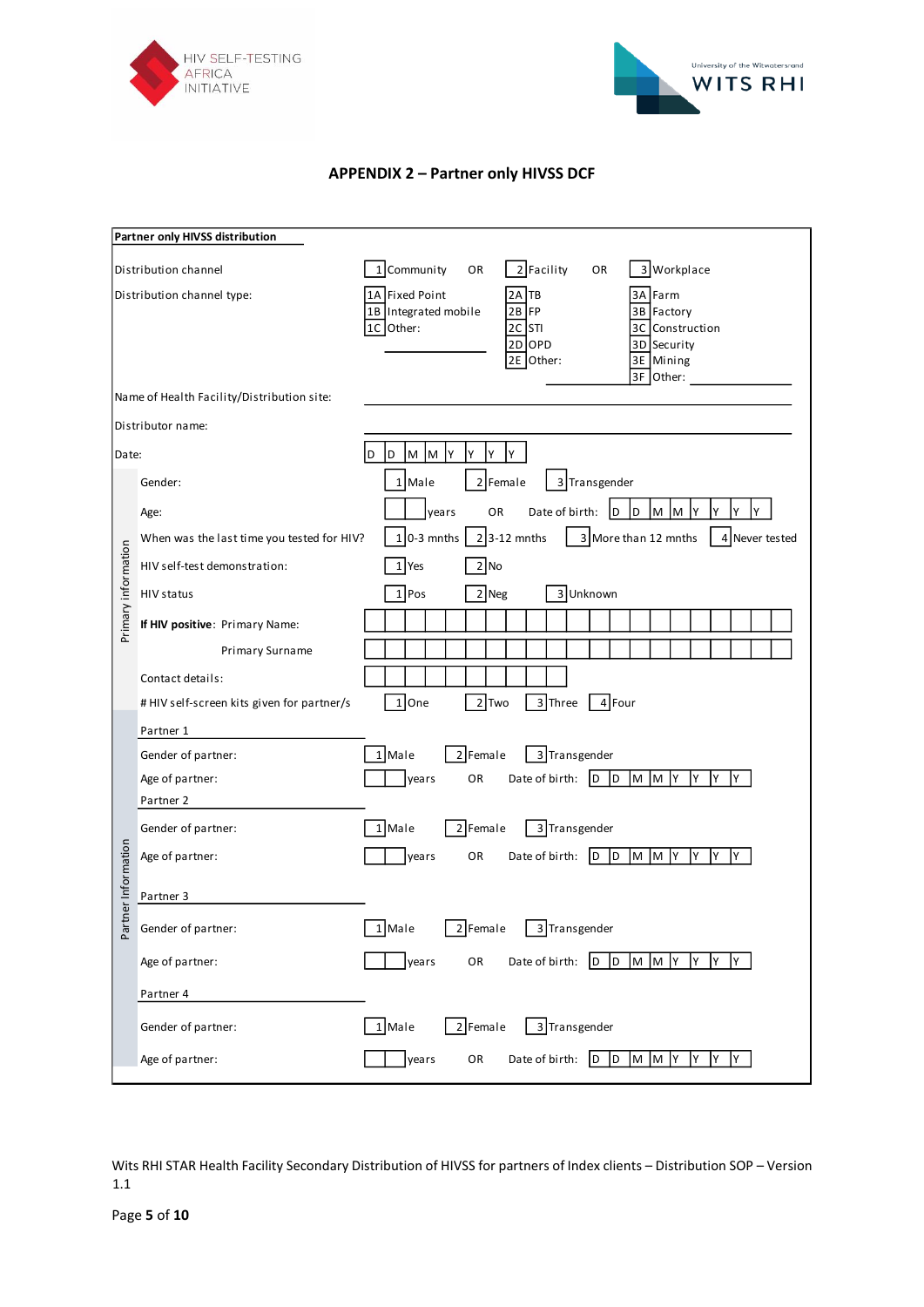



| <b>SOP NO. 3.1</b>                             | TITLE:   | <b>HIVSS Stock and Data Management for:</b><br>Health Facility Secondary Distribution of HIV Self-Screening<br>Kits for partners of all newly diagnosed HIV positive clients |  |  |
|------------------------------------------------|----------|------------------------------------------------------------------------------------------------------------------------------------------------------------------------------|--|--|
|                                                | PROJECT: | <b>Wits RHI STAR SA</b>                                                                                                                                                      |  |  |
| <b>EFFECTIVE</b><br>DATE:<br><b>April 2018</b> |          | <b>SUPERSEDES #:</b>                                                                                                                                                         |  |  |
| <b>APPROVED BY:</b>                            |          | DATE: March 2018                                                                                                                                                             |  |  |

| <b>Review Date</b> | <b>Revision Date</b> | <b>Reason for Revision</b> | Signature |
|--------------------|----------------------|----------------------------|-----------|
| <b>March 2018</b>  | <b>March 2018</b>    |                            |           |
|                    |                      |                            |           |
|                    |                      |                            |           |
|                    |                      |                            |           |
|                    |                      |                            |           |

## **1. INTRODUCTION**

HIV self-screening (HIVSS) kits stock supply and management system is required to ensure that HIVSS kits are adequately managed to meet operational needs and meet the reporting requirements of STAR project.

#### **2. PURPOSE**

This standard operating procedures document (SOP) provides detailed information on procedures associated with **managing HIV self-screening (HIVSS) kit stock and collecting required data collection forms**from the Secondary Distribution of HIVSS for partners of all newly diagnosed HIV positive clients at the clinics. This channel of distribution, known as the Facilities HIV Positive Index Client Secondary Distribution Model is part of the UNITAID/PSI HIV Self-testing Africa (STAR) Project.

It will govern the process around the following:

- Forecast ordering of HIVSS kits from STAR
- Supply and distribution of HIVSS kits to clinics
- Completion of data collection tools (Partner only DCF) for every HIVSS kit issued.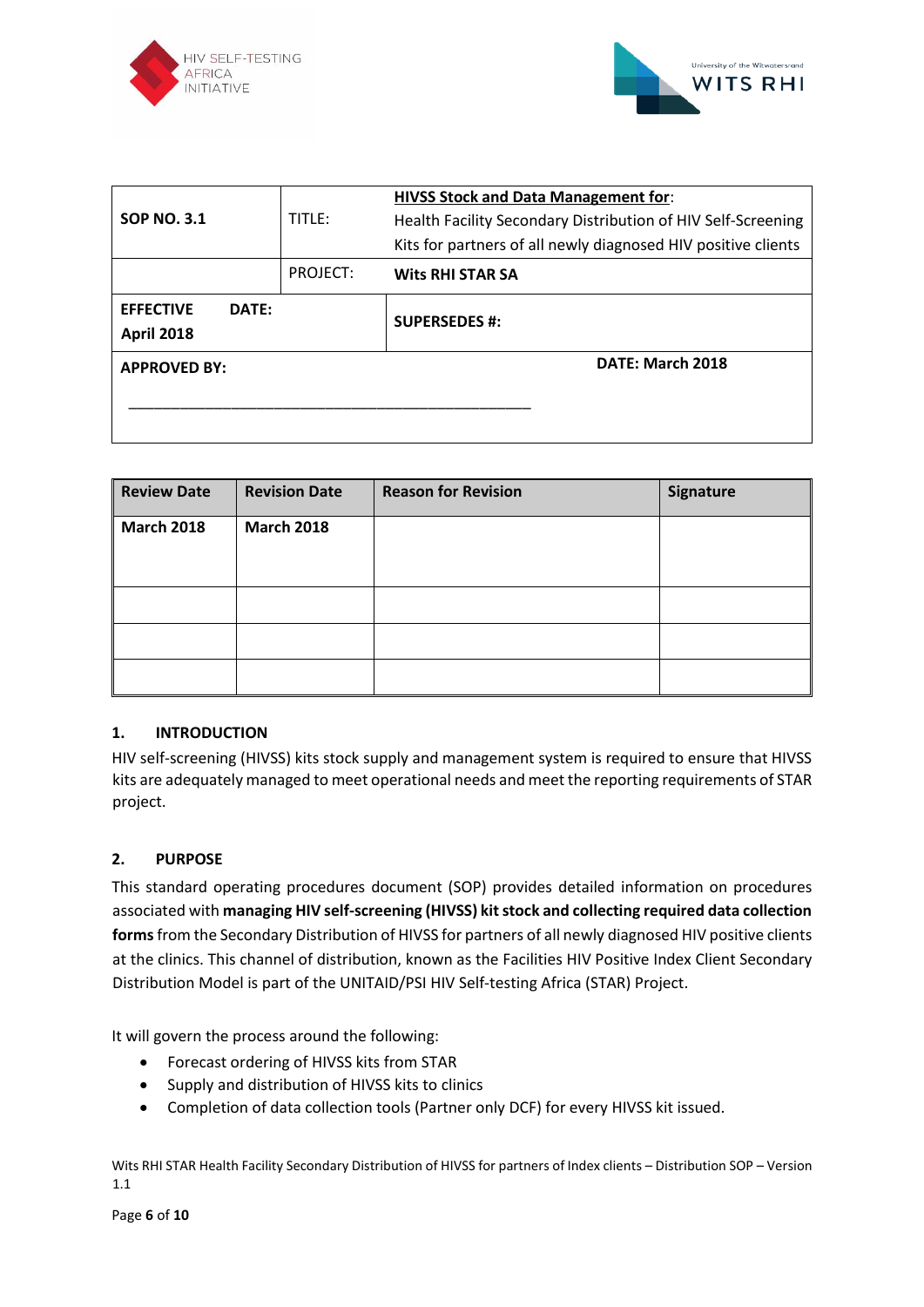



## **3. RESPONSIBILITIES**

Primary responsibility is vested in:

• STAR Programme Manager

Stock management and control and data flow is vested in:

- STAR Programme Manager
- STAR Site Coordinator
- STAR Field Worker
- Facilities based Counsellors
- STAR M&E Project Manager

## **4. DETAILED PROCEDURES**

- The STAR Site Coordinator will provide the STAR Programme Manager with monthly forecast of new HIV positive cases per facility, 5 weeks ahead of the implementation month. For example, to forecast HIV positive index clients for April 2018, The Site Coordinator will report an April forecast on the 20<sup>th</sup> of February 2018. The April 2018 forecast will be based on new HIV positive cases identified in the same month the previous year (i.e., April 2017) and the previous month's data (March 2018).
- The forecasted number of HIVSS kits + 20% will be pre-packed by STAR Field Workers and team.
- The Field Workers will supply to the Counsellors at facilities on the 25<sup>th</sup> of the previous month:
	- o HVSS kits according to projected numbers + 20%.
	- o An sufficient number of "Partner only HIVSS DCF forms" in screening books should be handed to the teams
- All stock received will be recorded and signed for on the stock card (Appendix 3) to be kept by the STAR Field Workers and a copy kept at the facility with the Operations Manager.
- The partner only HIVSS DCF forms are printed in screening books which allow completion of the client data in duplicate (by carbon copy)
- The original hand completed data forms will be torn-off from the book and returned by the counsellors. The carbon copies of the completed form will remain in the clinic.
- The original hand completed DCFs will be handed over by the counsellor to the Site Coordinator monthly. The Field Workers will record the number of kits corresponding to the tally of kits issued as reported on the DCFs and keep a running total of HIVSS kits on hand at each clinic.
- The completed DCFs will the handed to the STAR M&E team on Monday morning for capturing of previous weeks' data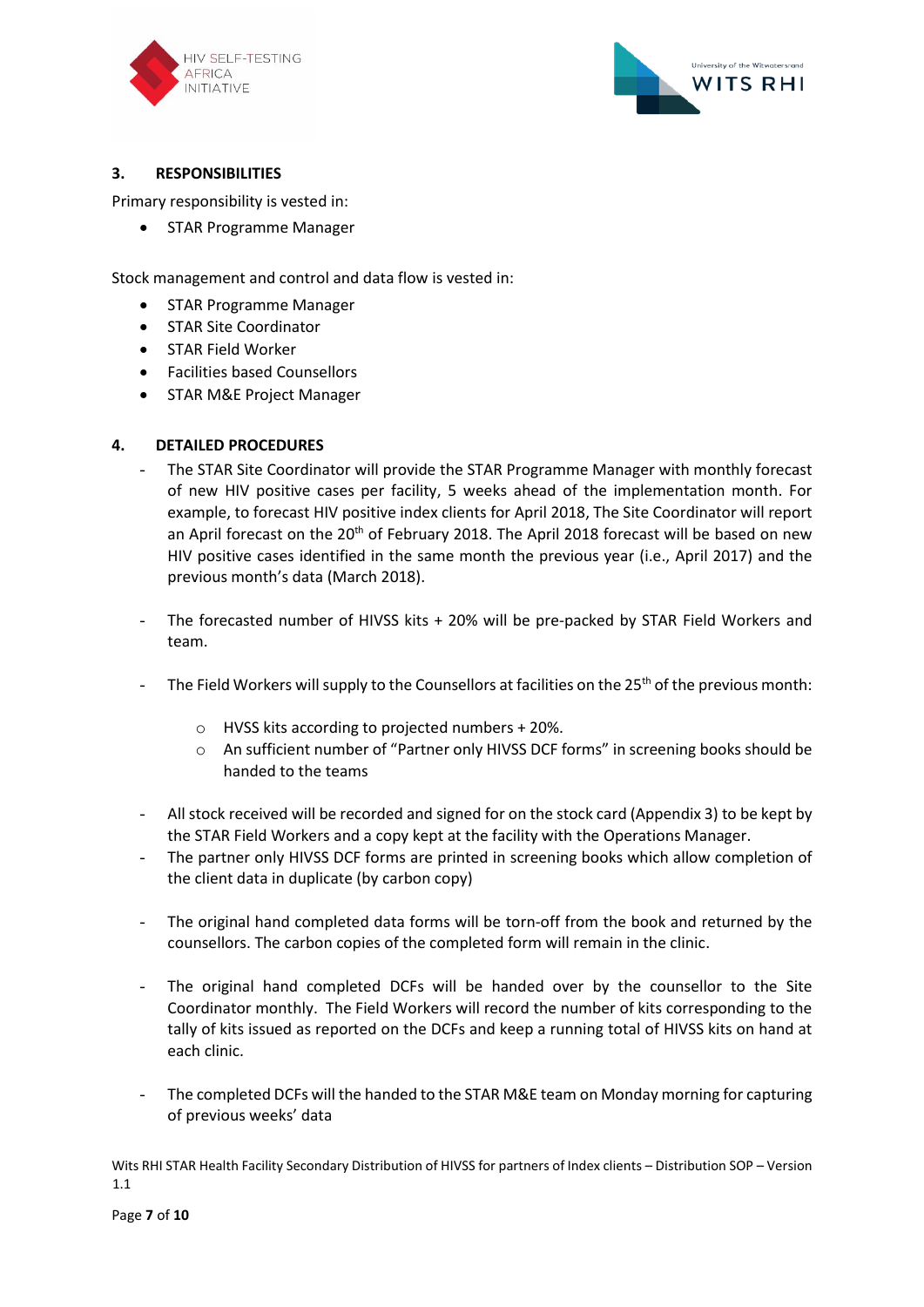



- The following month's HIVSS kits projections +20% will be reduced by any unused HIVSS kit stock collated by the Site Field Logistics Officer during the weekly tally.
- The counsellor will ensure batch controlled distribution by using "LOT Number" by distributing one "LOT" at a time and taking into account the "expiry date" (see Appendix 3).
	- o A first-in first-out distribution of test kits will be done using date of delivery to site as the stock "in" date.
- In case there is not sufficient HIVSS kits for distribution, the Field Workers can call/email the Site Coordinator and request more kits.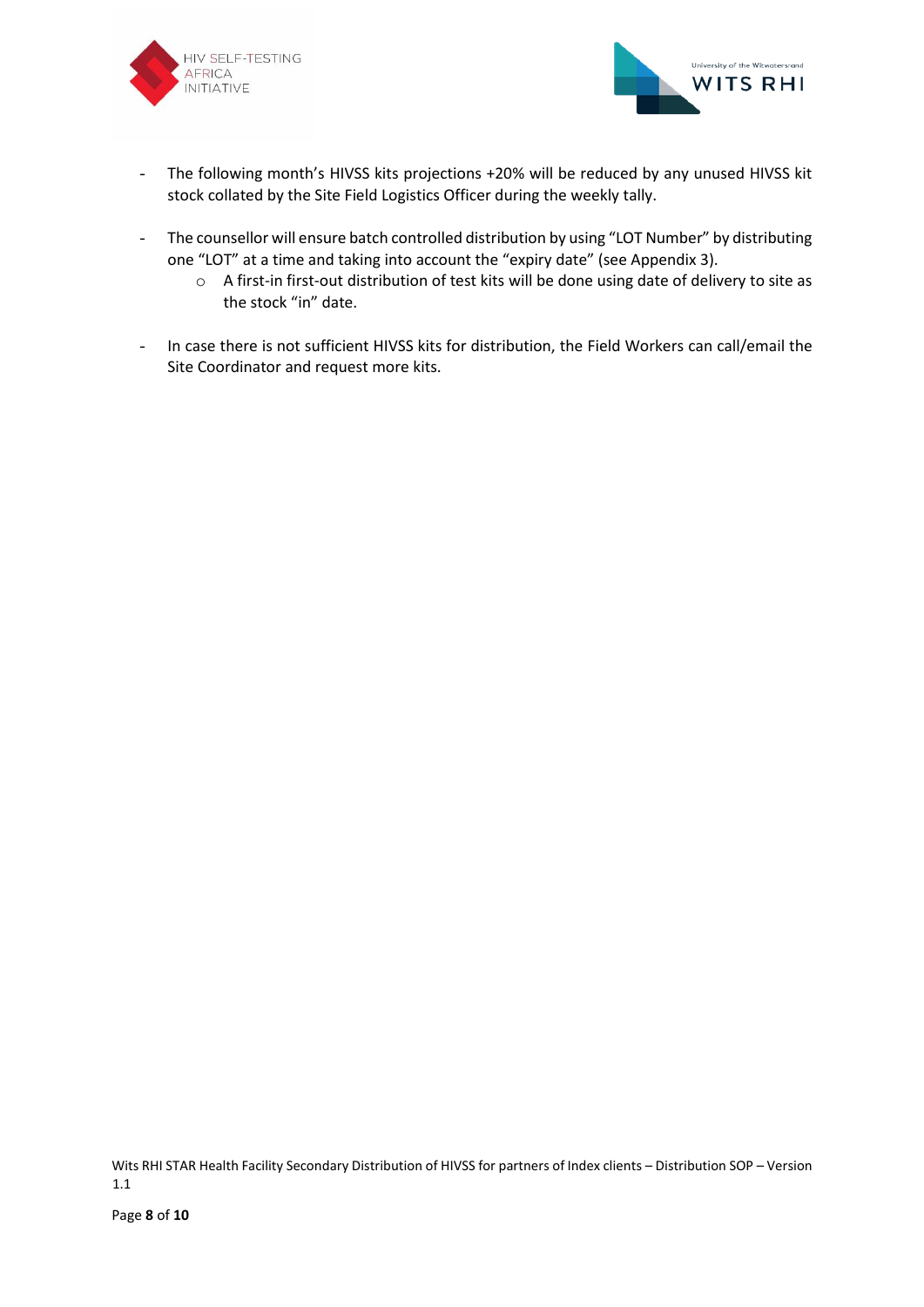



# **APPENDIX 3: HIV SELF-SCREENING KITS STOCK CARD**

|  | Item: HIV Self-Screening Kits |  |  |
|--|-------------------------------|--|--|
|--|-------------------------------|--|--|

**Ithis of issue in box: 250 kits per box** 

| <b>Date</b> | # kits issued | <b>LOT Number</b> | Waybill # | <b>Expiry date</b> | From | Signature | $\overline{10}$ | Signature |
|-------------|---------------|-------------------|-----------|--------------------|------|-----------|-----------------|-----------|
|             |               |                   |           |                    |      |           |                 |           |
|             |               |                   |           |                    |      |           |                 |           |
|             |               |                   |           |                    |      |           |                 |           |
|             |               |                   |           |                    |      |           |                 |           |
|             |               |                   |           |                    |      |           |                 |           |
|             |               |                   |           |                    |      |           |                 |           |
|             |               |                   |           |                    |      |           |                 |           |
|             |               |                   |           |                    |      |           |                 |           |
|             |               |                   |           |                    |      |           |                 |           |
|             |               |                   |           |                    |      |           |                 |           |
|             |               |                   |           |                    |      |           |                 |           |
|             |               |                   |           |                    |      |           |                 |           |
|             |               |                   |           |                    |      |           |                 |           |
|             |               |                   |           |                    |      |           |                 |           |
|             |               |                   |           |                    |      |           |                 |           |
|             |               |                   |           |                    |      |           |                 |           |
|             |               |                   |           |                    |      |           |                 |           |
|             |               |                   |           |                    |      |           |                 |           |
|             |               |                   |           |                    |      |           |                 |           |
|             |               |                   |           |                    |      |           |                 |           |

Wits RHI STAR Health Facility Secondary Distribution of HIVSS for partners of Index clients – Distribution SOP – Version 1.1

Page **9** of **10**